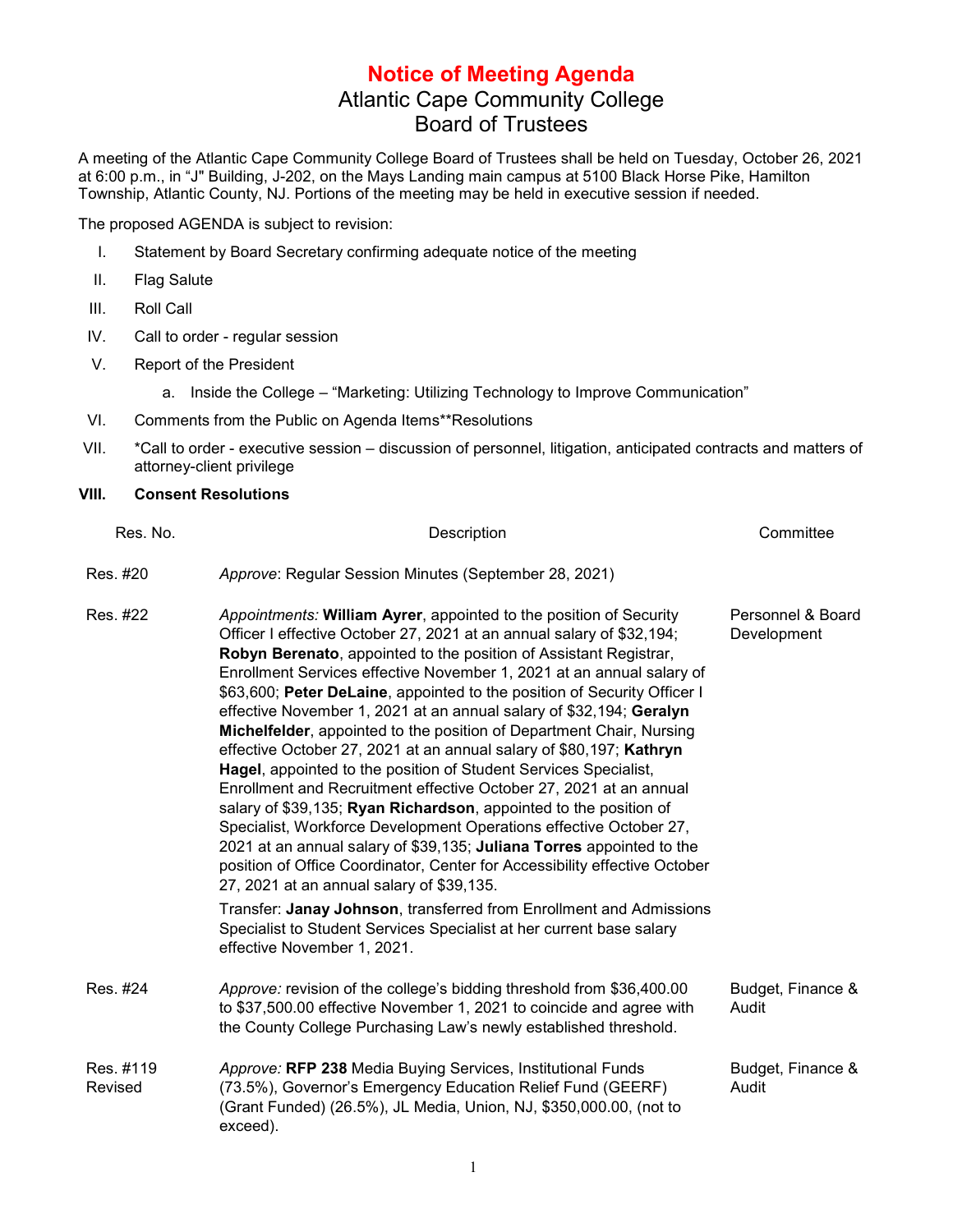| Res. No.                         | Description                                                                                                                                                                                                                                                                                                                                                                                                                                                                                                                                                                                                                                                                                                                                                                                                                                                                                                             | Committee                     |
|----------------------------------|-------------------------------------------------------------------------------------------------------------------------------------------------------------------------------------------------------------------------------------------------------------------------------------------------------------------------------------------------------------------------------------------------------------------------------------------------------------------------------------------------------------------------------------------------------------------------------------------------------------------------------------------------------------------------------------------------------------------------------------------------------------------------------------------------------------------------------------------------------------------------------------------------------------------------|-------------------------------|
| Res. #5 Revised                  | Approve: Bid Exempt 925 Human Resources Recruitment /<br>Onboarding Software, Higher Education Emergency Relief Funds<br>(HEERF) - Institutional Portion (Grant Funded), Ellucian Company,<br>L.P., Fairfax, VA, \$79,900.00.                                                                                                                                                                                                                                                                                                                                                                                                                                                                                                                                                                                                                                                                                           | Budget, Finance &<br>Audit    |
| Res. #23                         | Approve: Bid Exempt 941 CollegeAPP Outreach Platform,<br>Governor's Emergency Education Relief Fund II (GEERF II) (Grant<br>Funded), Opportunity Meets Innovation Challenge (OMIC) Grant,<br>Mn8 Creative, Inc., CollegeAPP, La Canada Flintridge, CA,<br>\$28,998.00; Bid Exempt 942 Builders Risk and Owner's and<br>Contractor's Protective Insurance for Renovation of Morse Hall (B-1),<br>Boyer Hall (B-2), and Richards Hall (B-3), Chapter 12, CBIZ<br>Insurance Services, Ewing, NJ, \$19,998.00; Bid Exempt 943<br>Creative Cloud Software, Higher Education Emergency Relief Funds<br>(HEERF) - Institutional Portion (Grant Funded), SHI International<br>Corporation, Somerset, NJ, \$32,347.50; Bid Exempt 944<br>Remediation Services for Mays Landing Campus Library, ServPro of<br>Atlantic City/Hamilton/Hammonton, Buena, NJ, Retroactive to<br>December 10, 2020, \$261,686.00; Total \$343,029.50. | Budget, Finance &<br>Audit    |
| Res. #6 Revised                  | Approve: submission of an application to the National Science<br>Foundation, Advanced Technological Education (ATE) Program, for<br>a competitive grant to develop education of technicians for the high-<br>technology fields that drive our nation's economy, and, if awarded, to<br>accept up to \$650,000 over the grant term of three years (July 1,<br>2022 - June 30, 2025).                                                                                                                                                                                                                                                                                                                                                                                                                                                                                                                                     | Budget, Finance &<br>Audit    |
| Res. #26                         | Approve: submission of an application to the Association of<br>Community College Trustees (ACCT) and the Education Strategy<br>Group for the Noncredit and Credit Alignment Lab (NCAL) Initiative<br>and, if awarded, to accept up to \$20,000 with two-year grant term.                                                                                                                                                                                                                                                                                                                                                                                                                                                                                                                                                                                                                                                | Budget, Finance &<br>Audit    |
| Res. #27                         | Approve: acceptance of \$37,200 from the State of New Jersey,<br>Office of the Secretary of Higher Education for the Educational<br>Opportunity Fund (EOF) FY22 Special Project.                                                                                                                                                                                                                                                                                                                                                                                                                                                                                                                                                                                                                                                                                                                                        | Budget, Finance &<br>Audit    |
| Res. #30                         | <b>Executive Session</b>                                                                                                                                                                                                                                                                                                                                                                                                                                                                                                                                                                                                                                                                                                                                                                                                                                                                                                |                               |
| <b>Budget Report</b><br>IX.      |                                                                                                                                                                                                                                                                                                                                                                                                                                                                                                                                                                                                                                                                                                                                                                                                                                                                                                                         |                               |
| Χ.<br><b>Regular Resolutions</b> |                                                                                                                                                                                                                                                                                                                                                                                                                                                                                                                                                                                                                                                                                                                                                                                                                                                                                                                         |                               |
| Res. No.                         | Description                                                                                                                                                                                                                                                                                                                                                                                                                                                                                                                                                                                                                                                                                                                                                                                                                                                                                                             | Committee                     |
| Res. #2                          | FY21 Draft Financial Statement for twelve months ended June 30,<br>2021 as of October 14, 2021.                                                                                                                                                                                                                                                                                                                                                                                                                                                                                                                                                                                                                                                                                                                                                                                                                         | Budget, Finance &<br>Audit    |
| Res. #21                         | FY22 Financial Statement for three months ended September 30,<br>2021.                                                                                                                                                                                                                                                                                                                                                                                                                                                                                                                                                                                                                                                                                                                                                                                                                                                  | Budget, Finance &<br>Audit    |
| Res. #25                         | Approve: offering the Game Design and Development Option in<br>Computer Programming, A.A.S. effective Fall 2022.                                                                                                                                                                                                                                                                                                                                                                                                                                                                                                                                                                                                                                                                                                                                                                                                        | Academic & Student<br>Affairs |